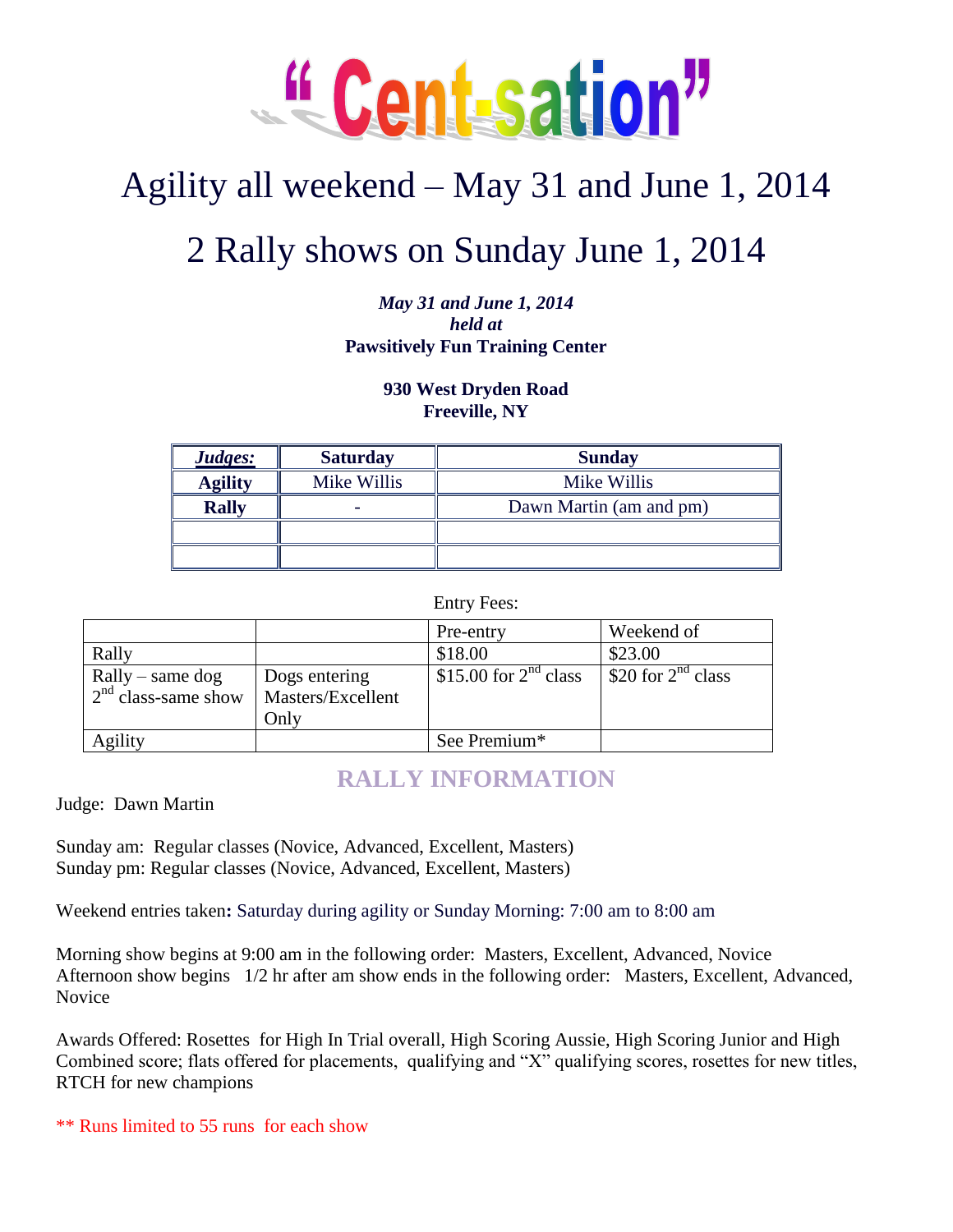## AGILITY INFORMATION

\*\* The agility premium can be found on our website [www.pennyasc.webs.com](http://www.pennyasc.webs.com/) . Qualifying ribbons and placements are flats; new title awards and ATCH ribbons are rosettes.

#### **Pre-entries:**

**Pre-entry deadline is MAY 23, 2014**. Mailed entries must be postmarked by this date. PLEASE NOTE: Club members who work at this show will receive the pre-entry rate. Send pre-entries to: Rally: Christine Brokaw, 8297 Briggs Road, Arkport, NY 14807 – [cbrokaw24@gmail.com](mailto:cbrokaw24@gmail.com) Make checks payable to PENNY ASC

### **For More Information contact:**

Show Coordinator, Cherie Soule – [lazmom1@yahoo.com,](mailto:lazmom1@yahoo.com) (607-972-3459) Agility: Sue Bartleson- [sbartleson@aol.com](mailto:sbartleson@aol.com) Rally: Christine Brokaw – [cbrokaw24@gmail.com](mailto:cbrokaw24@gmail.com)

[ASCA Rally Entry Form](http://www.asca.org/Portals/0/forms/rallyentrywtx.pdf) (with text entry – Rally)

**\*A Note About ASCA Obedience nd Rally Trials:** ASCA sanctioned trials are open to all breeds and mixed breeds eligible for registry with another club (including AKC and AMBOR). This is an actual trial and dogs of all breeds are eligible for titles. Dogs with titles or legs in other registries must begin at the novice level in ASCA. Visit the ASCA site for more details [\(asca.org\)](http://www.asca.org/). To enter in obedience and rally a dog must have an ASCA tracking number or ASCA registration number. Details on obtaining this can be found on our website [www.pennyasc.webs.com](http://www.pennyasc.webs.com/) under forms, or on the ASCA website [\(www.asca.org\)](http://www.asca.org/).

**Event Setting:** The rally event will be held indoors on rubber matting on Sunday. Agility will be held outside all weekend in a permanent 4' fenced 100 x 100 ring. Shade tents will be set up at the ring entrance. The grounds will be open for set up Friday evening after 4:00 pm. Set up in bldg. not available until Sunday am Please contact Sue Bartleson at 585-732-6620 or Cherie Soule at 607-972-3459 for questions.

#### **ASCA Rules:**

- This event will be held under the current rules and regulations of the Australian Shepherd Club of America (ASCA)
- No entry will be accepted from a dog or handler disqualified from the ASCA Conformation Program; a dog or handler disqualified from all ASCA programs; or a person not in good standing with ASCA.

**Area Veterinarian**: Cornell University Small Animal Hospital, Ithaca, NY 14853 607-253-3060

#### **ACCOMMODATIONS**

(Verify that they still accept dogs, ask about fees):

| <b>Econo Lodge</b>      | 2303 N. Triphammer Rd. Ithaca, NY<br>PEN-NY ASC Group rate - \$5 pet/night | 607-257-1400 |
|-------------------------|----------------------------------------------------------------------------|--------------|
| <b>Clarion Hotel</b>    | 1 Sheraton Dr. Ithaca, NY \$20 pet/stay                                    | 607-257-2000 |
| <b>Best Western</b>     | East Hill Plaza, Ithaca, NY \$15 pet/night                                 | 607-272-6100 |
| <b>Meadow Court Inn</b> | 529 S. Meadow St (Rt. 13) Ithaca, NY \$10 pet/ night                       | 607-273-3885 |
| Ramada Inn              | 2310 Triphammer Rd. Ithaca, NY \$20 pet/stay                               | 607-257-3100 |